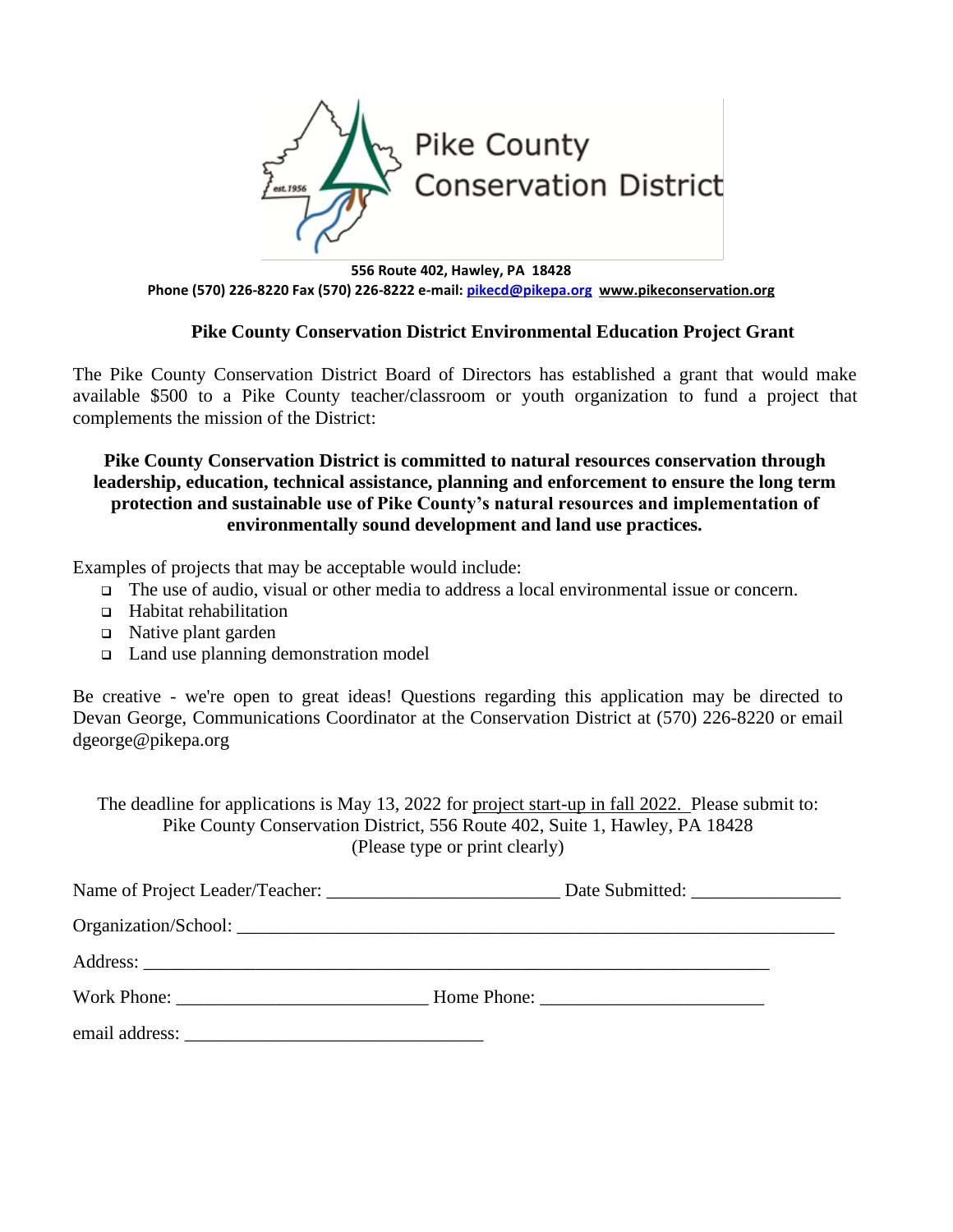## **PCCD Environmental Education Project Grant Application-page 2**

What is the conservation-related problem or issue to be addressed by your project?

Give a description of the project, including any media and/or product(s) to be produced (what are you proposing to do and how will it be accomplished?).

Approximately how many youth/students will be involved?

Ages of participants

Project start date: \_\_\_\_\_\_\_\_\_\_\_\_\_ Project completion date: \_\_\_\_\_\_\_\_\_\_\_\_\_\_\_\_\_\_\_\_\_

(No later than May 31, 2022)

What is the role of your youth/students in this project?

Briefly describe how this project will incorporate multiple content areas.

What is the anticipated outcome of this project? What do you expect to be accomplished/learned by your youth/students and intended audience?